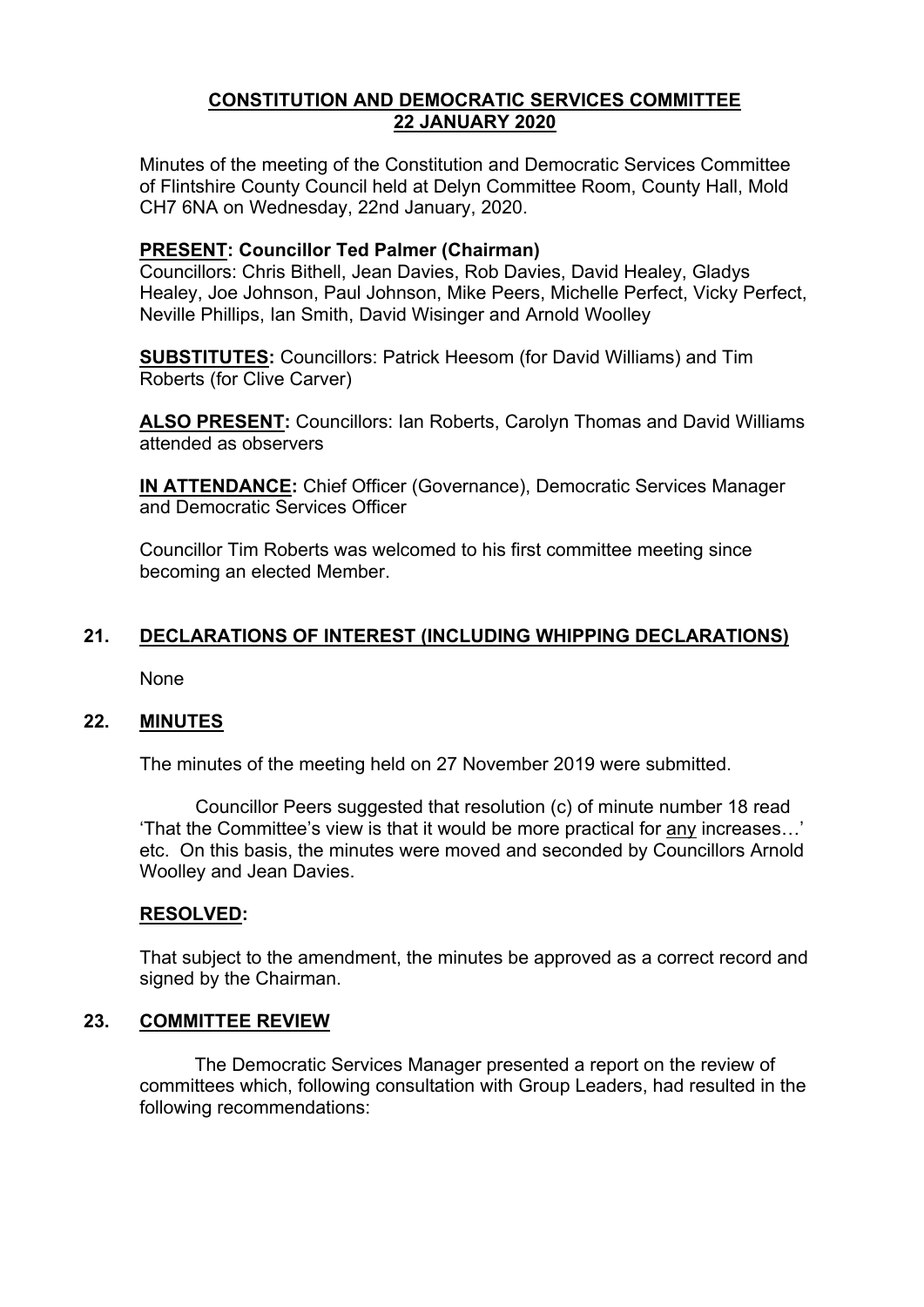- To reduce the number of Members on Overview & Scrutiny committees from 15 to 12 and to reduce the number of those committees from six to five by disaggregating the remit of the current Organisational Change Overview & Scrutiny Committee. Group Leaders had asked that four options for sharing the workload amongst the remaining five committees be put to all Members and co-optees.
- To reduce the number of Members on the Planning Committee from 21 (the legal maximum) to 17.
- To reduce the number of Members on the Constitution & Democratic Services Committee from 21 to 16 (not 18 as shown in the report).

All agreed changes would be recommended to Council on 27 February 2020 to take effect from the Annual Meeting.

Due to the low response rate and no clear preference, the Constitution & Democratic Services Committee was asked to select a preferred option from the four in the report.

The Chief Officer (Governance) explained that Group Leaders had recognised the need to improve attendance and participation at meetings, with fair representation of all political groups on the larger committees. Further points raised by Group Leaders had been acknowledged by the Leader who had agreed to reduce the number of Cabinet Members on the Planning Committee.

Copies of the current political balance arrangements were circulated, together with a revision showing the proposed changes excluding the three small committees from the calculation to ensure that the smaller political groups were not disadvantaged. The Chief Officer advised that, under the legislation, any Member voting against the political balance proposals at the Annual Meeting would result in a re-calculation to include the three small committees on which all political groups were currently represented.

Councillor Bithell welcomed the report which would help some political groups to fill their allocations on committees. On reducing the number of Overview & Scrutiny committees, he spoke in support of Option 4 with the theatre moving alongside education and leisure and the North Wales Fire & Rescue Authority (NWFRA) moving to Community & Enterprise.

Councillor Peers spoke in favour of Option 1 having received the highest number of votes from the consultation. He said that the theatre should remain with Corporate Resources and that Economic Development remain with Community & Enterprise, with Public Protection areas - including the NWFRA, Emergency Planning, etc. - under Environment to reflect portfolio structures.

In thanking officers for the report, Councillor Heesom spoke in support of Option 1 and the reduced membership, but suggested that the Corporate Resources and Environment Overview & Scrutiny Committees should retain 15 Members each on account of their extended remits.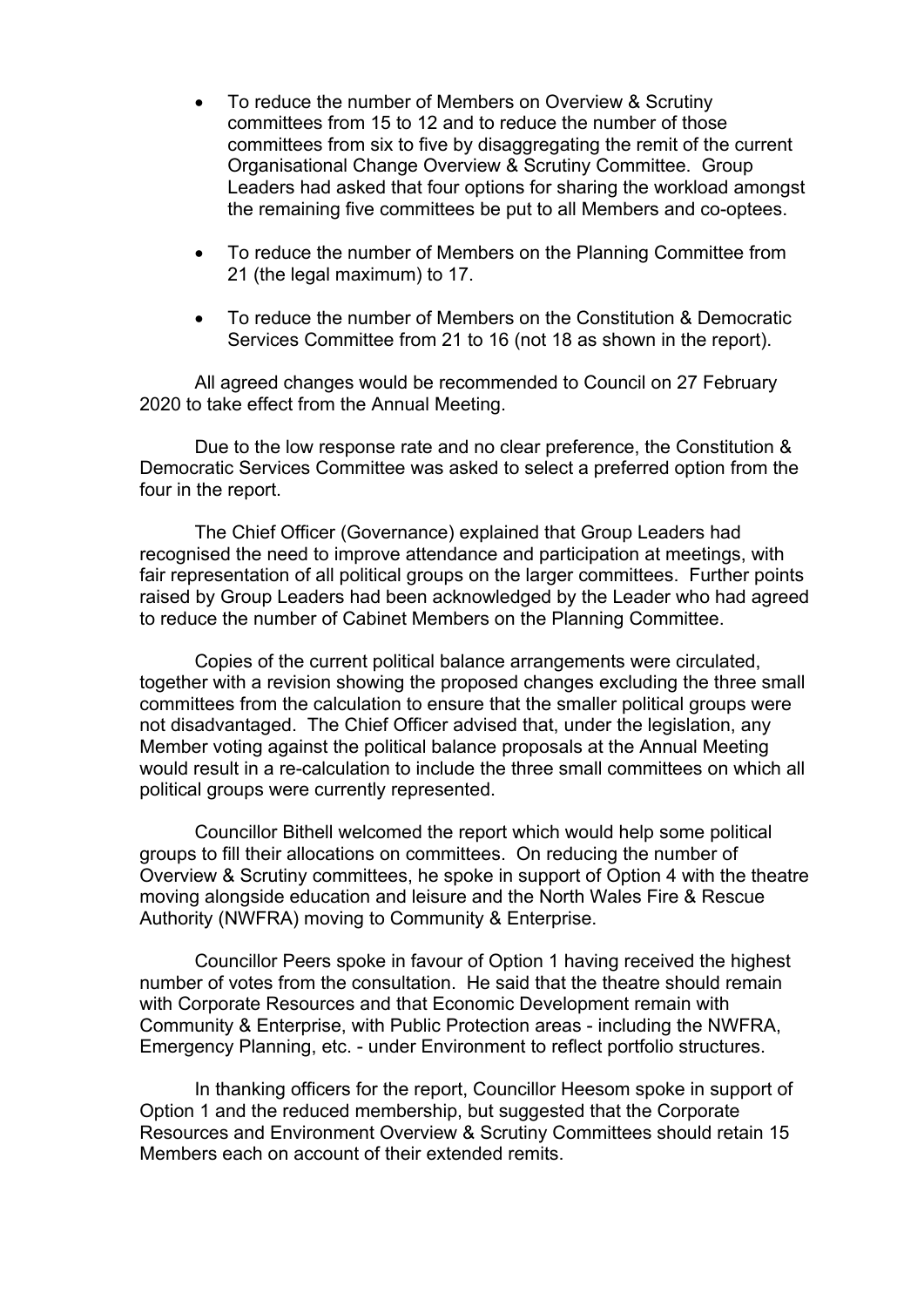Councillor Johnson also welcomed the review and the reduction in membership which could help increase participation. In response to comments, the Chief Officer commented on mechanisms to encourage Member engagement such as substitutions, joint committee meetings and Members attending to observe meetings which could provide an opportunity to contribute without voting.

As Chairman of the Education & Youth Overview & Scrutiny Committee, Councillor David Healey welcomed the inclusion of the theatre under its remit and was supported by Councillor Bithell.

Following the discussion, Councillor Peers proposed Option 3 which he felt covered the main points raised by Members with the caveat that Emergency Planning and Civil Contingencies be with Environment & Economy. This was seconded by Councillor Wisinger.

In referring his earlier concerns about membership numbers on specific committees, Councillor Heesom said that he would support the recommendation on the basis of officers' comments on use of substitution and Members' right to speak (and not vote) when observing committees. The Democratic Services Manager said that permission for observers to speak at committees was entirely at each Chair's discretion.

Councillor Johnson asked about voting on all four options to which the Chief Officer provided advice on the procedure. On being put to the vote, Option 3 was carried.

The second recommendation in the report was moved and seconded by Councillors David Healey and Neville Phillips.

#### **RESOLVED:**

- (a) That the Committee recommends to Council:
	- that the number of Overview & Scrutiny Committees be reduced from six to five from the Annual Meeting and,
	- a preferred option for the disaggregation of the current Organisational Change Overview & Scrutiny Committee's responsibilities to the five remaining Overview & Scrutiny committees, based on the four set out in the appendix.
- (b) That the Committee recommends to Council the reduction in Members on the five Overview & Scrutiny committees, the Planning Committee and the Constitution & Democratic Services Committee, which will take effect from the Annual Meeting.

### **24. MEMBER DEVELOPMENT & ENGAGEMENT**

The Democratic Services Manager presented the latest progress report on Member Development and Engagement events which had been held since the last update in October. As an update on future events, all Members had been invited to a Climate Change workshop on the morning of 25 February or an evening session on 5 March 2020. Further workshops would be arranged on the Capital Programme, Council Plan, Domestic Violence and Social Value.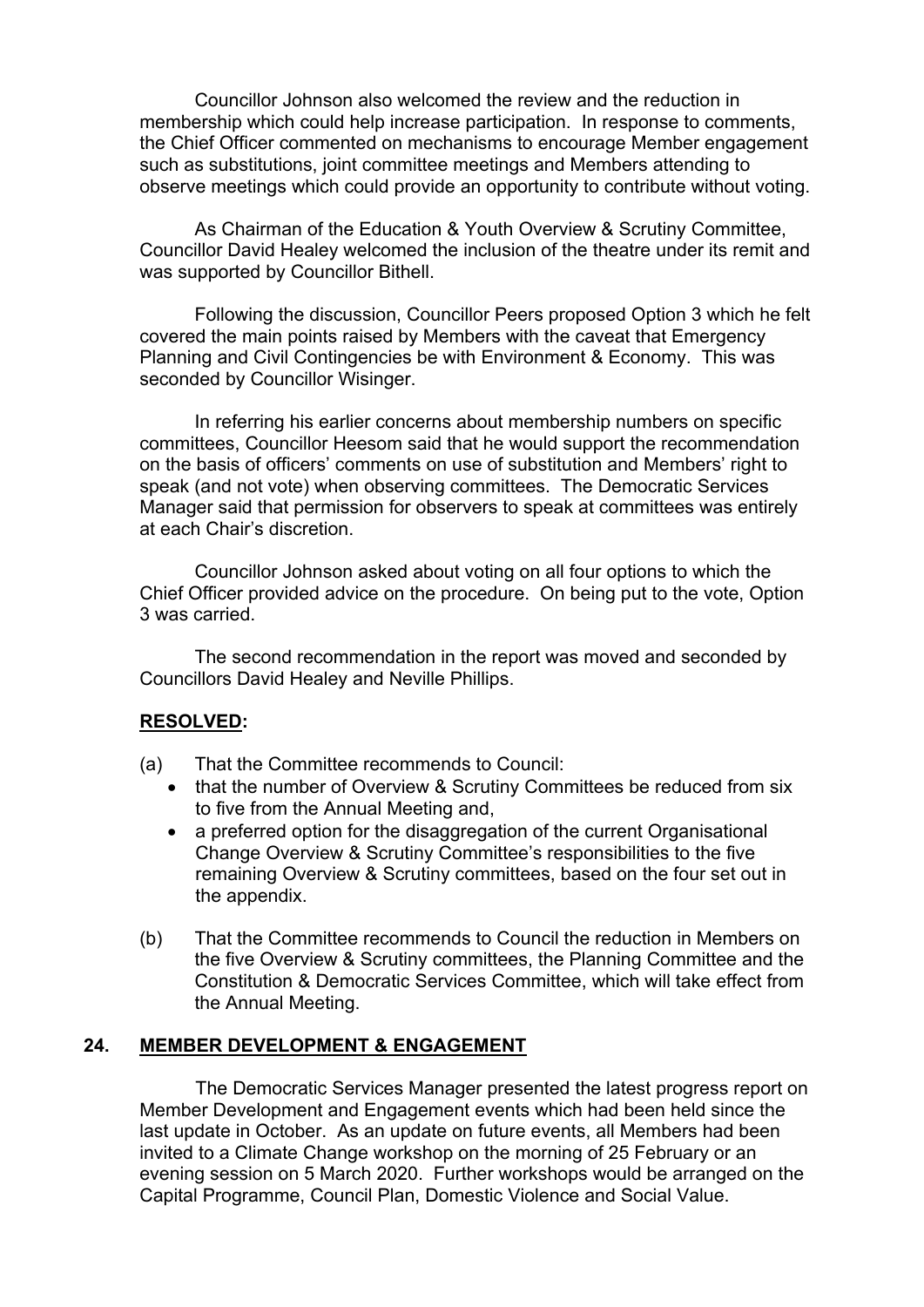Members were encouraged to put forward suggestions for training and development on other topics.

Councillor David Healey proposed a workshop on Section 106 obligations and Strategic Industrial Locations (SILS) to provide clarity to Members on developer contributions. This was seconded by Councillor Bithell. Councillors Heesom and Peers spoke in favour of the workshop, with the latter suggesting more focus on pre-application planning work such as consultation with Highways.

Councillor Peers commended the recent workshop on County Lines but expressed concerns at the low attendance given the importance of this topic. He asked that Councillor David Healey consider sharing the presentation slides with the Education and Youth Overview & Scrutiny Committee and also circulate to Secondary School Head Teachers.

Councillor Healey, who had also attended the workshop, welcomed the opportunity to raise awareness and requested that the item be scheduled on the Forward Work Programme.

Councillor Johnson suggested recording training sessions to benefit Members who were unable to attend. The Democratic Services Manager advised that the County Lines workshop would be repeated on a number of occasions and that all Members would be invited. On Councillor Smith's suggestion for an evening session, he would make enquiries of North Wales Police who were responsible for delivering the workshop.

Councillor Roberts, who was present in the public gallery, highlighted County Lines as a major concern across all communities, with pupils permanently excluded from schools at risk. He asked that the report considered at the recent Public Services Board meeting be anonymised and shared with Members to highlight that this was an issue affecting everyone.

Councillor Jones, who was also present, commended the numerous training sessions on County Lines which had been well attended and said that further slots could be requested via Fiona Mocko. She said that a link on the training session was available from Fiona to share with Members.

Councillor Bithell cited County Lines/child sexual exploitation as a widespread issue spreading from cities to towns and villages.

The recommendations were moved by Councillor Heesom and seconded by Councillor Healey.

#### **RESOLVED:**

- (a) That the Committee notes the progress with Member Development and Engagement events since the last report;
- (b) That the suggested training on Section 106 contributions and County Lines be actioned; and